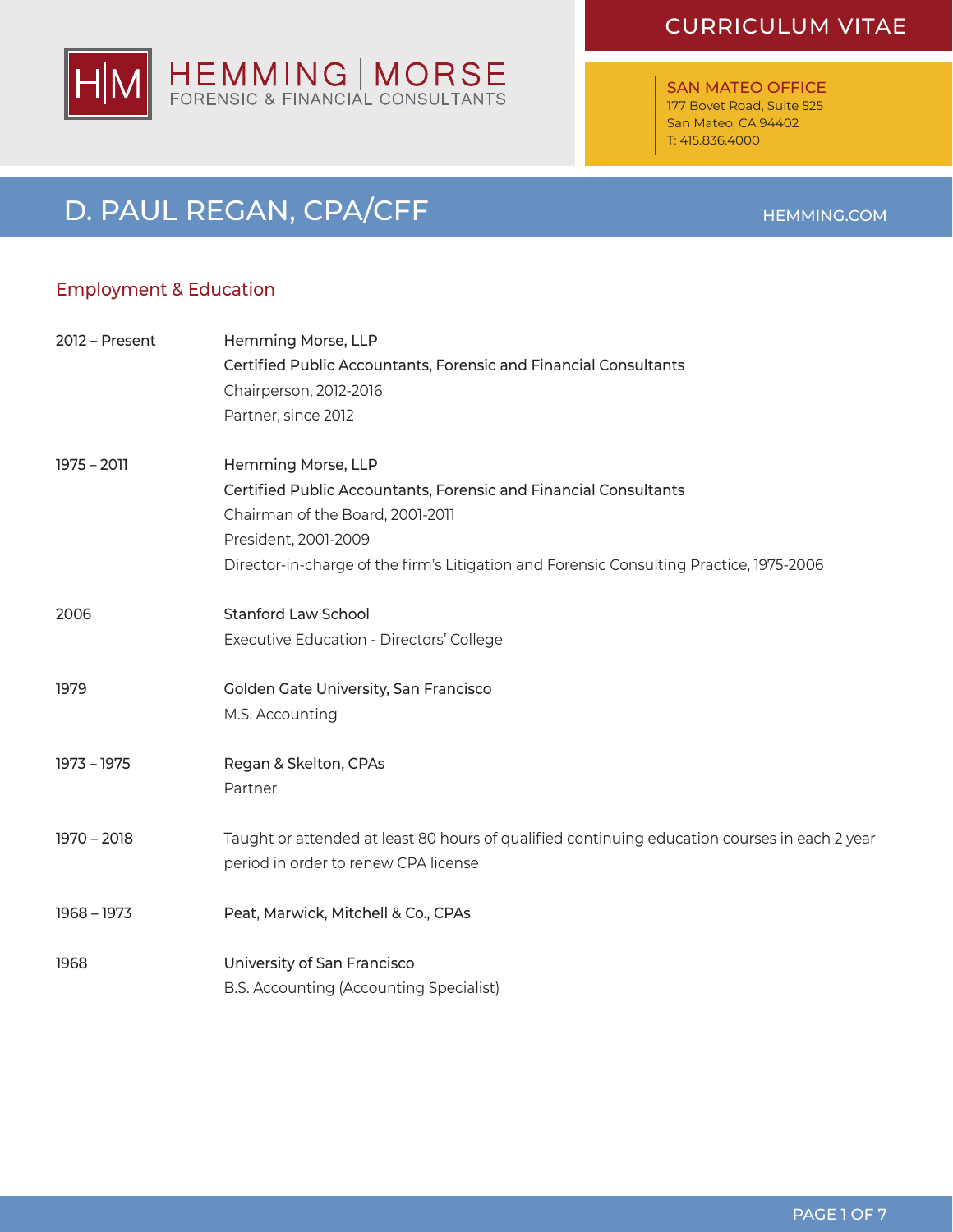#### SAN MATEO OFFICE 177 Bovet Road, Suite 525 San Mateo, CA 94402 T: 415.836.4000

## PAGE 2 OF 7

# D. PAUL REGAN, CPA/CFF **HEMMING.COM**

# Professional & Service Affiliations

- Certified Public Accountant, State of California
	- – Since 1970
- American Institute of Certified Public Accountants
- – Since 1970
- – Council Member, 2003-2011
- Member, Forensic & Valuation Services Executive Committee, 2008-2011
- Member, Litigation and Dispute Resolution Services Subcommittee, 1998-2001
- Chair of National Economic Damages Committee, 1999-2001
- National Computer Audit Subcommittee of the Auditing Standards Board, past member
- California Society of Certified Public Accountants Distinguished Service Award, 2009
- Certified in Financial Forensics
- $-$  Since 2008
- California CPA Education Foundation
	- Board of Trustees, 1997-2003
	- President, 2001-2002
	- First Vice President, 2000-2001
	- Treasurer, 1999-2000
- California Society of Certified Public Accountants, Board of Directors, 2001-2006
	- Council, since 2001
	- – Chair, 2004-2005
	- First Vice President, 2003-2004
- California Society of Certified Public Accountants, Litigation Consulting and Dispute Resolution Services Common Interest Member
	- Steering Committee, since 1990
	- Chair, 2002-2004
	- – Vice President, 2000-2002
- California Society of Certified Public Accountants, State Economic Damages Section
	- – Chair, 1996-1998
	- Member, since 1995
- California Society of Certified Public Accountants, Quality Control Committee, past member
- California Society of Certified Public Accountants, Litigation Services Conference Chair, 1990
- California Society of Certified Public Accountants, Advanced Litigation Forum Planning Committee, 1991-1993; 1995 and 1997
	- Chair, 1993 and 1997
- California Society of Certified Public Accountants, Computer Show and Conference Chair, 1985
- California Society of Certified Public Accountants, Economic Damages Conference Planning Committee, 2000
- American Arbitration Association's National Panel of Arbitrators, 1983-1996



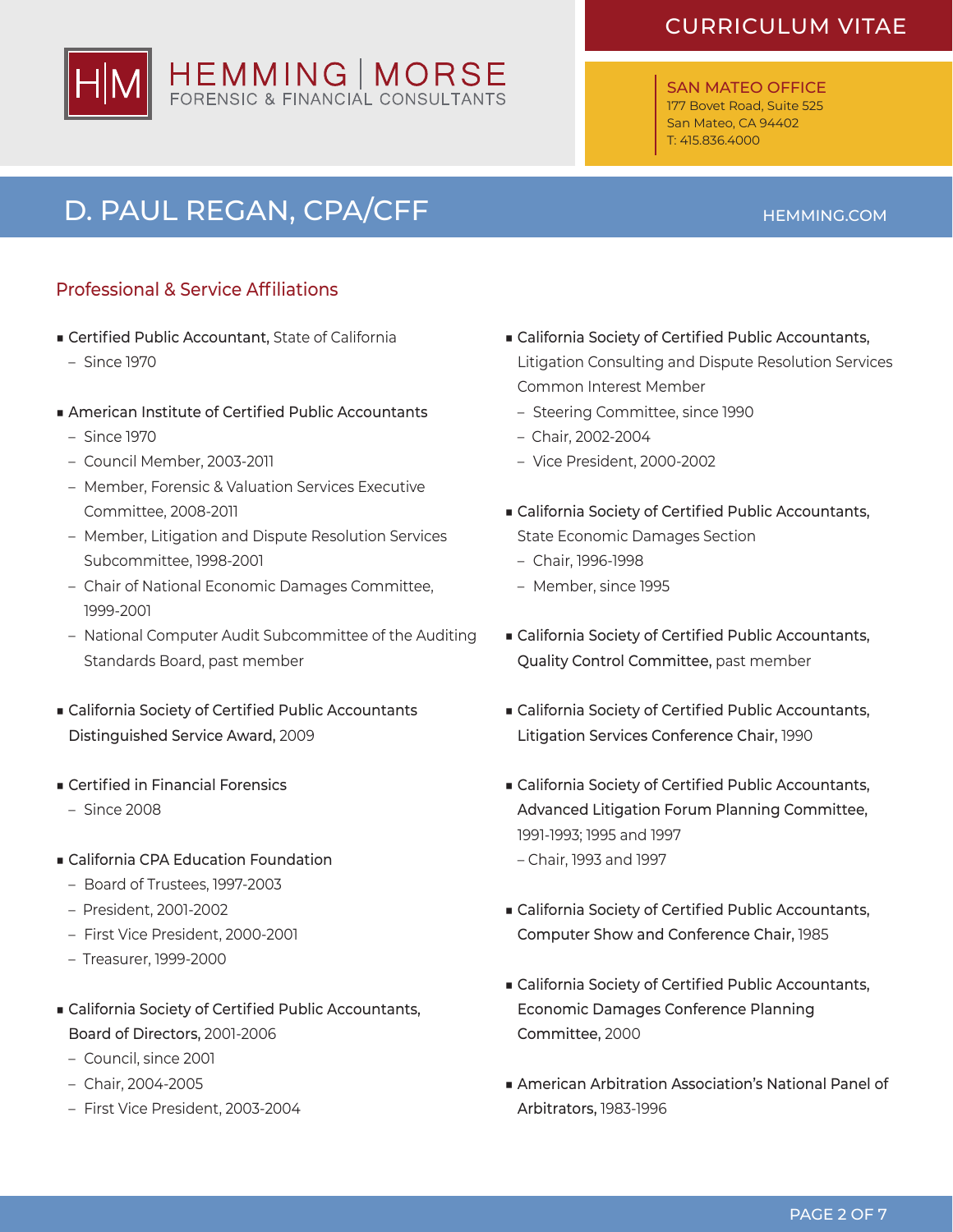SAN MATEO OFFICE 177 Bovet Road, Suite 525 San Mateo, CA 94402 T: 415.836.4000



- Professional & Service Affiliations continued
- ■ Western Association of Accounting Firms Audit and Accounting Committee
	- – Chairman, 1980-1982
	- Audit and Accounting Manuals, Editor, 1979-1982
- CPA Computer Report, Editorial Board, 1984-1987
- Board of Trustees, Golden Gate University, 2002-2013
	- – Audit Committee member, since 2005
	- Audit Committee Chair, 2005-2008
- Board of Trustees, Jesuit School of Theology at Berkeley, 2002-present
	- Audit Committee member and Chair, 2004-2011
- International Display Works, Inc.,
	- Board of Directors, 2004-2006
	- – Audit Committee member, 2005-2006
- Solar Power, Inc.,
	- Board of Directors, 2006-2010
	- Audit Committee Chair, 2006-2010
- Catholic Charities CYO of the Archdiocese of San Francisco
	- Board of Directors, 2009-present
	- Audit Committee Chair, since 2009
- Town of Hillsborough
	- – Council Member, 1998-2010
	- – Mayor, 2002-2004
	- – Vice Mayor, 2000-2002
	- – Commissioner of Finance, 1998-2002; 2004-2010
	- Financial Advisory Committee, since 2011

### ■ Hillsborough City School District

- Board of Trustees
- – Trustee, 1985-1995
- – President, 1986-87; 1993-94
- Hillsborough Recreation Commission, 1989-1993; 1998-2010
	- – President, 1990-1993
- Citizen of the Year, 1995 Town of Hillsborough, California



# D. PAUL REGAN, CPA/CFF **HEMMING.COM**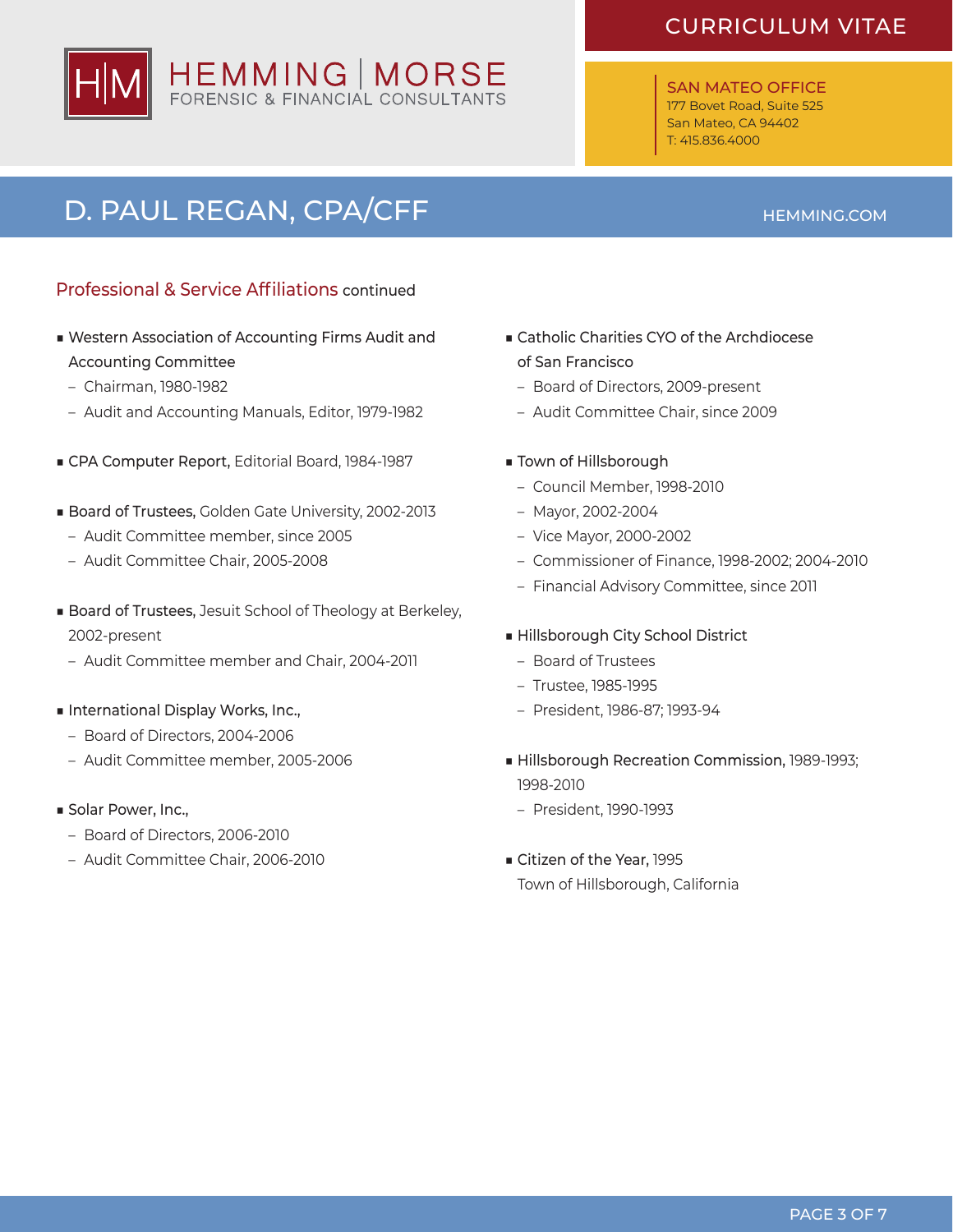# HEMMING | MORSE<br>FORENSIC & FINANCIAL CONSULTANTS

# CURRICULUM VITAE

SAN MATEO OFFICE 177 Bovet Road, Suite 525 San Mateo, CA 94402 T: 415.836.4000

# D. PAUL REGAN, CPA/CFF HEMMING.COM

## Courses Written and Presented

### AICPA & California Society of CPAs

- "Candid Advice on Expert Witness Best Practices" California Society of CPAs, Fraud and Forensics Virtual Conference, 2022
- "Fraudulent Financial Reporting and Accountants" Malpractice" California Society of CPAs, 4N6: Forensics and Fraud Virtual Conference, 2021
- "Economic Damages: Common Frameworks By Industry & Claim Type" AICPA National Forensic Accounting Conference, Boston, MA, 2010
- "Fraud Prevention and Detection" California Society of CPAs, Business and Industry Conference, Los Angeles and San Francisco, CA, 2004
- "Trigon Insurance Co. v. United States" California Society of CPAs, Economic Damages Litigation Section, San Francisco, CA, 2003
- "Issues Re: Revenue Recognition" California Society of CPAs, Litigation Sections Steering Committee, Burlingame, CA, 2003
- "Trashing Drafts A Standard Practice or a Dangerous Proposition?" California Society of CPAs, Advanced Business Litigation Institute, Palm Springs, CA, 2003
- "Aggressive Accounting & The Games People Play" AICPA Webcast, co-author, NJ, 2003
- "Mistakes Made in the Work Product" California Society of CPAs, Litigation Services Conference, Irvine, CA, 2002
- "Complex Litigation/Accounting Malpractice" AICPA National Fraud Conference, Las Vegas, NV, 2002
- "Ethics, Taxes and Financial Reporting" California Society of CPAs, San Francisco, CA, 2002
- "Expert Disqualifications" California Society of CPAs, Advanced Economic Damages and Business Valuation Conference, Palm Springs, CA, 2001
- "Financial Statement Fraud" California Society of CPAs, Fraud Conference, San Francisco and Los Angeles, CA, 2000
- "Quantifying Losses" AICPA National Fraud Conference, Las Vegas, NV, 2000
- "Electronic Work Product-Discovery Issues" California Society of CPAs, Economic Damages Conference for Business Trial Lawyers & Experts, Los Angeles, CA, 1999
- "The CPA's Role in Construction Damages" AICPA National Advanced Litigation Conference, Atlanta, GA, 1999
- "Significant Frauds of our Time" AICPA National Fraud Conference, Las Vegas, NV, 1998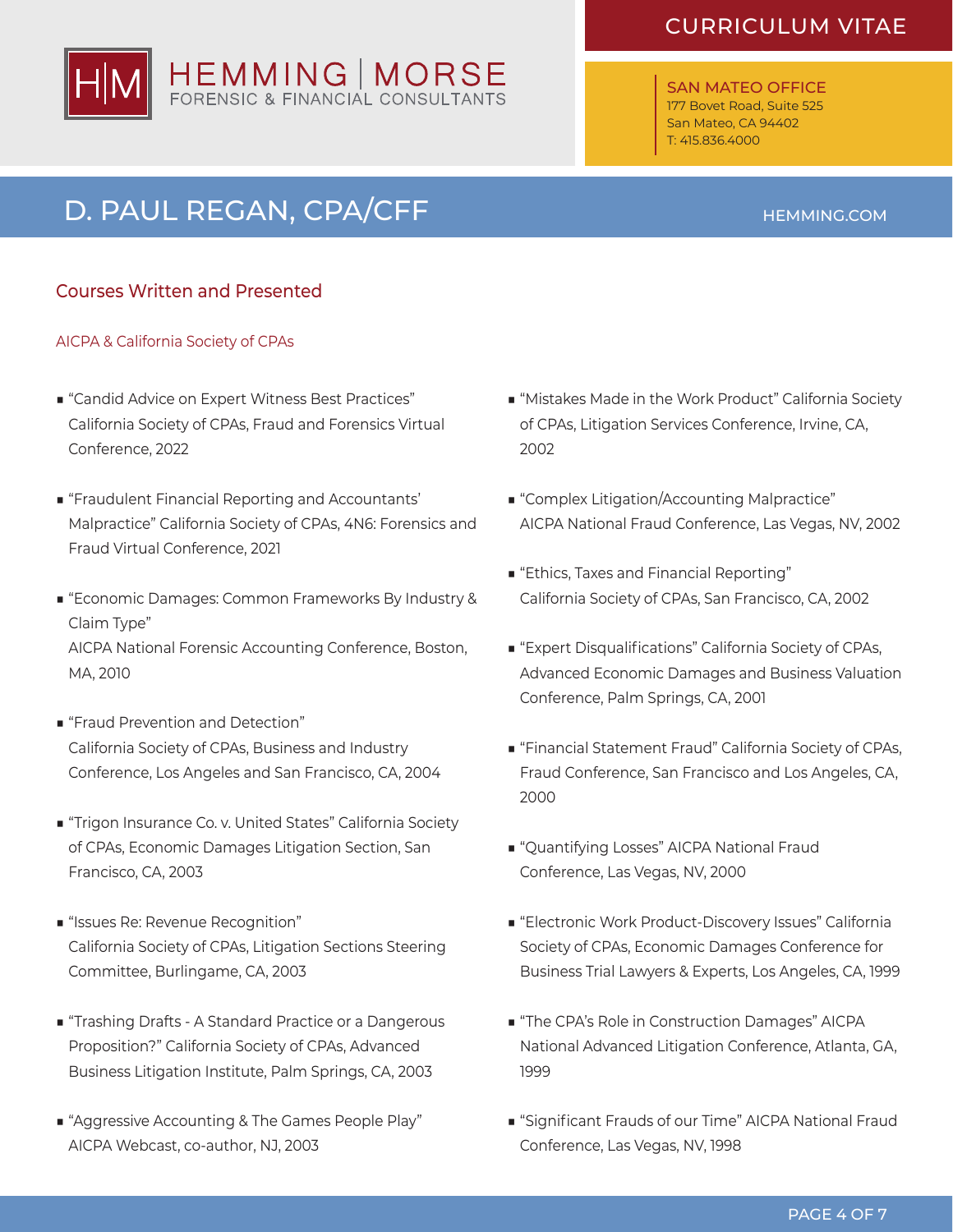

SAN MATEO OFFICE 177 Bovet Road, Suite 525 San Mateo, CA 94402 T: 415.836.4000

# D. PAUL REGAN, CPA/CFF **HEMMING.COM**

### Courses Written and Presented continued

- AICPA & California Society of CPAs continued
- "Daubert and the CPA Expert" California Society of CPAs, Advanced Economic Damage Conference, San Francisco, CA, 1998
- "The Accountant in Fraud Investigations" California Society of CPAs, Fraud Conference, San Francisco and Los Angeles, CA, 1997
- "Rule 26 Reports,""The Auditor and Fraud," and "Challenging Questions" California Society of CPAs, Advanced Litigation Forum, Palm Springs, CA, 1996
- "Distinguishing Between Litigation and Attest Engagements" California Society of CPAs, Advanced Litigation Forum, San Diego, CA, 1995
- "Miniscribe Trial Binder" California Society of CPAs, Advanced Litigation Forum, Monterey, CA, 1993; Litigation Consulting Services Committee, Puerto Vallarta, MX, 1993; Litigation Consulting Services Committee, San Francisco, CA, 1994
- "Lost Profits" California Society of CPAs, Litigation Services Conference, San Francisco and Los Angeles, CA, 1991
- "Opportunities Update: "A Discussion of Disruption Claims" California Society of CPAs, Litigation Consulting Conference, Los Angeles, CA, 1990
- "Construction Damages" AICPA, Second Annual Conference on CPA's Role in Litigation Services, Dallas, TX and Washington, DC, 1990

#### Selected Others

- "Fraudulent Financial Reporting and Accountant's Malpractice" San Francisco State University, 2019
- "The Fraud Triangle Where Were the Gatekeepers" United States District Court, Northern District Historical Society, San Francisco, CA, 2012
- "Introduction of Financial Forensic Accounting" Golden Gate University, Adjunct Professor, 2009-present
- "Reporting in Litigation Engagements" "Wage & Hour Litigation" Golden Gate University, 2009
- "Intellectual Property Damages" Federal Bureau of Investigation, Quantico, VA, 2001
- "Alternative Dispute Resolution Techniques and Strategies for the Small and Emerging Contractor" American Bar Association, Fourth Annual Construction Institute, 1995
- "Fundamentals of Forensic Accounting" Georgetown University, Washington, DC, 1994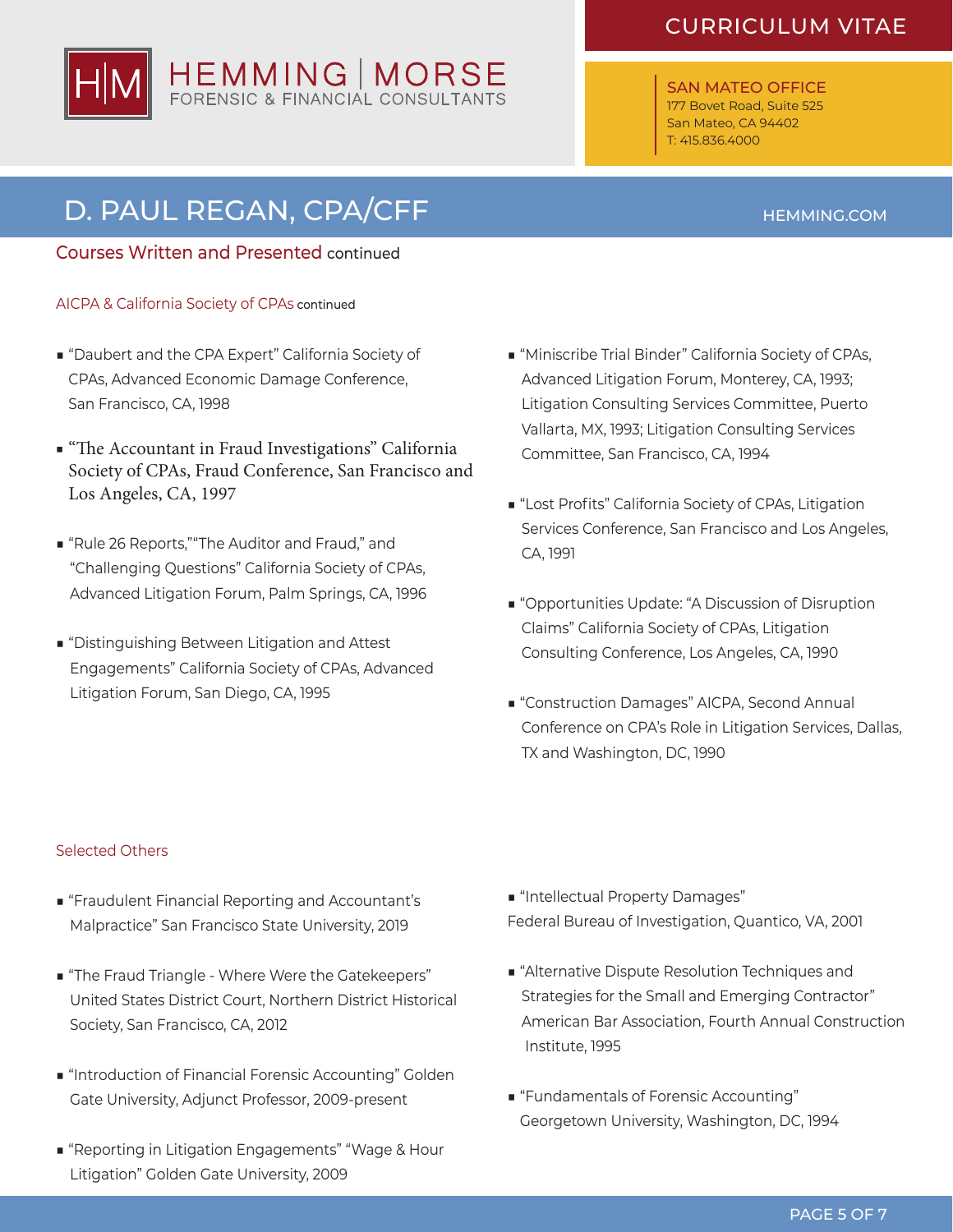# HEMMING | MORSE<br>FORENSIC & FINANCIAL CONSULTANTS

# CURRICULUM VITAE

SAN MATEO OFFICE 177 Bovet Road, Suite 525 San Mateo, CA 94402 T: 415.836.4000

# D. PAUL REGAN, CPA/CFF **HEMMING.COM**

## Courses Written and Presented continued

#### Selected Others continued

- "Proving and Pricing Delay and Disruption Claims" Andrews Conference - Fourth Annual Construction Litigation Superconference, San Francisco, CA, 1989
- "The Auditor in Court" State of California, Government Auditors, 1989
- "Pricing Construction Claims" Thelen, Marrin, Johnson & Bridges, 1988

### **Publications**

- "Our Roots Run Deep" California CPA Magazine, August 2004
- "Expert Witnesses: Do They Have to Keep Draft Reports?" California CPA Magazine, May 2004
- "Revenue Recognition: Now, Later or Never?" California CPA Magazine, September 2003
- AICPA Litigation Services and Applicable Professional Standards Consulting Services Special Report 03-1 (Contributing author)
- Litigation Services Handbook, "The Role of the Accountant as Expert Witness," published by John Wiley & Sons, Chapter 16, "Litigation Consulting: Construction Claims"
- "Dollars and Sense: Building Your Damages Case & Surviving a Daubert Challenge" San Francisco Trial Lawyers Association, Litigation Practice, San Francisco, CA, 2007
- "Winning Strategies for the Financial Side of Your Damages Case" Construction Infrastructure Summit, Phoenix, AZ, 2007
- Litigation Support Report Writing, published by John Wiley & Sons, Chapter 15, "Construction Claims"
- Member of the Editorial Board and author of various articles for the California Society of CPAs' Litigation and Dispute Resolution Services Section's quarterly publication (since summer 1996)
- Outlook Magazine, Winter 1985 Computer Show and Conference Survey
- "California CPA Computer Show and Conference," CPA Computer Report, September 1985
- "Direct and Cross Examination of Experts," co-author of case study presented by University of California Hastings Litigation Advocacy Program